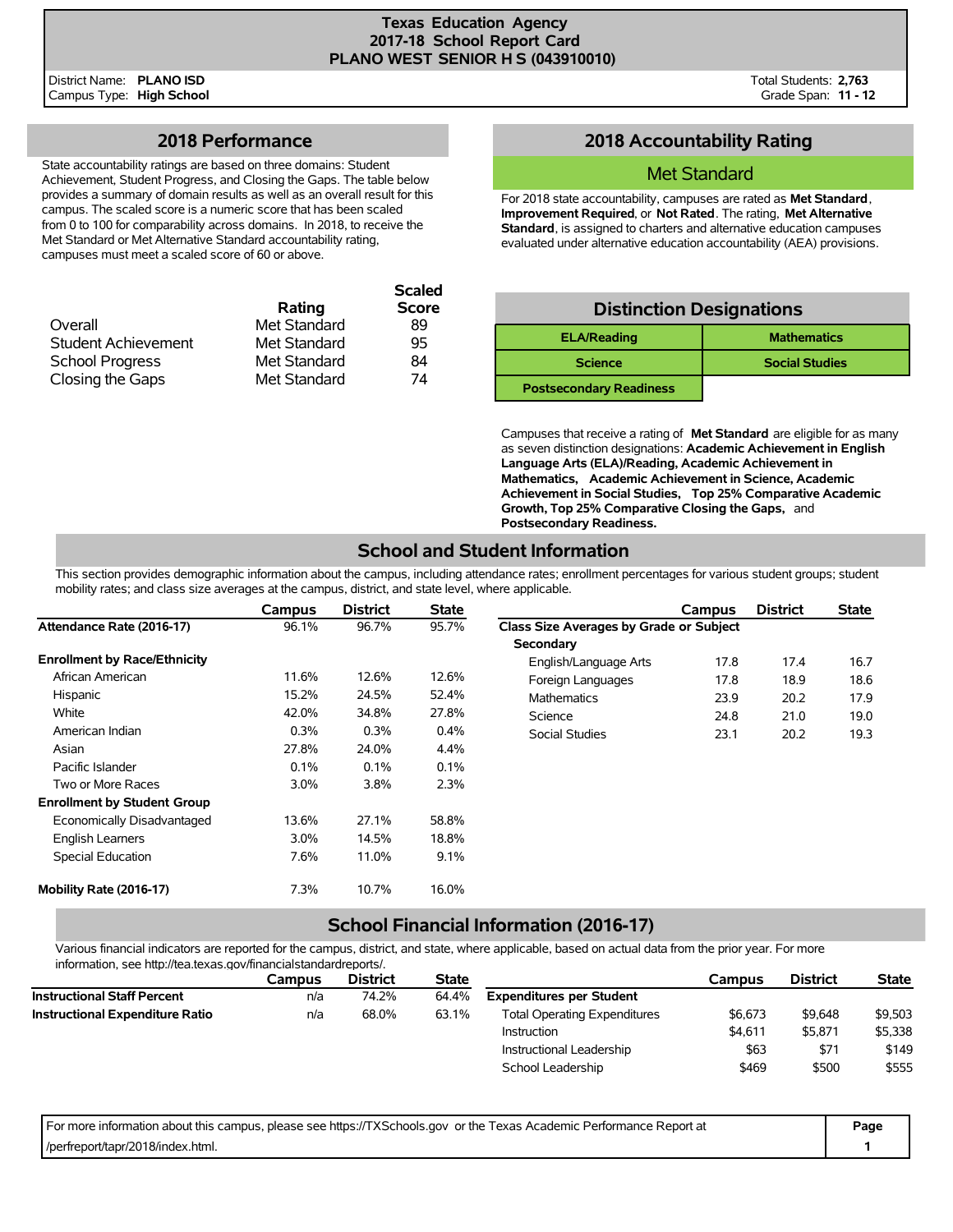#### Texas Education Agency **PLANO WEST SENIOR H S (043910010)** 2017-18 School Report Card **PLANO ISD**

|                                                                                |      |              |                 |         |                          |        |        |                |         |                          | Two or         |               |
|--------------------------------------------------------------------------------|------|--------------|-----------------|---------|--------------------------|--------|--------|----------------|---------|--------------------------|----------------|---------------|
|                                                                                |      |              |                 |         | African                  |        |        | American       |         | <b>Pacific</b>           | More           | Econ          |
|                                                                                |      | <b>State</b> | <b>District</b> |         | Campus American Hispanic |        | White  | Indian         | Asian   | <b>Islander</b>          | Races          | <b>Disadv</b> |
| STAAR Performance Rates at Approaches Grade Level or Above (All Grades Tested) |      |              |                 |         |                          |        |        |                |         |                          |                |               |
| All Subjects                                                                   | 2018 | 77%          | 86%             | 91%     | 74%                      | 86%    | 97%    | $\ast$         | 97%     | $\overline{\phantom{a}}$ | 91%            | 77%           |
|                                                                                | 2017 | 75%          | 85%             | 94%     | 82%                      | 88%    | 97%    | $\ast$         | 98%     | *                        | 89%            | 84%           |
| Reading                                                                        | 2018 | 74%          | 86%             | $\star$ | $\ast$                   | $\ast$ | $\ast$ |                | $\ast$  | $\overline{a}$           | $\ast$         | $\ast$        |
|                                                                                | 2017 | 72%          | 84%             | $\star$ | $\ast$                   | $\ast$ | $\ast$ | $\ast$         | $\ast$  | $\ast$                   | $\ast$         | $\ast$        |
| Mathematics                                                                    | 2018 | 81%          | 88%             | $\star$ | $\ast$                   | $\ast$ | $\ast$ |                |         |                          |                |               |
|                                                                                | 2017 | 79%          | 87%             | $\star$ | $\ast$                   | $\ast$ | $\ast$ |                |         | L,                       | $\overline{a}$ |               |
| Science                                                                        | 2018 | 80%          | 87%             | $\star$ | $\ast$                   | $\ast$ | $\ast$ |                |         |                          | $\ast$         | $\ast$        |
|                                                                                | 2017 | 79%          | 87%             | $\star$ | $\ast$                   | $\ast$ | $\ast$ |                | $\ast$  | $\overline{a}$           | $\ast$         | $\ast$        |
| <b>Social Studies</b>                                                          | 2018 | 78%          | 87%             | 98%     | 92%                      | 94%    | 99%    | $\ast$         | 100%    | L,                       | 100%           | 92%           |
|                                                                                | 2017 | 77%          | 87%             | 98%     | 95%                      | 97%    | 99%    | $\ast$         | 99%     | *                        | 95%            | 95%           |
| STAAR Performance Rates at Meets Grade Level or Above (All Grades Tested)      |      |              |                 |         |                          |        |        |                |         |                          |                |               |
| All Subjects                                                                   | 2018 | 48%          | 65%             | 80%     | 47%                      | 70%    | 91%    | $\ast$         | 93%     | $\overline{a}$           | 81%            | 51%           |
|                                                                                | 2017 | 45%          | 63%             | 84%     | 58%                      | 72%    | 91%    | $\ast$         | 95%     | $\ast$                   | 72%            | 63%           |
| Reading                                                                        | 2018 | 46%          | 65%             | $\star$ | $\ast$                   | $\ast$ | $\ast$ |                | $\ast$  | L,                       | $\ast$         | $\ast$        |
|                                                                                | 2017 | 44%          | 64%             | $\star$ | $\ast$                   | $\ast$ | $\ast$ | $\ast$         | $\ast$  | $\ast$                   | $\ast$         | $\ast$        |
| <b>Mathematics</b>                                                             | 2018 | 50%          | 64%             | $\star$ | $\ast$                   | $\ast$ | $\ast$ |                |         |                          |                | $\ast$        |
|                                                                                | 2017 | 46%          | 63%             | $\star$ | $\ast$                   | $\ast$ | $\ast$ |                |         | ۰                        |                | $\ast$        |
| Science                                                                        | 2018 | 51%          | 65%             | $\star$ | $\ast$                   | $\ast$ | $\ast$ |                |         | L,                       | $\ast$         | $\ast$        |
|                                                                                | 2017 | 49%          | 65%             | $\star$ | $\ast$                   | $\ast$ | $\ast$ |                | $\ast$  |                          | $\ast$         | $\ast$        |
| Social Studies                                                                 | 2018 | 53%          | 69%             | 93%     | 76%                      | 88%    | 97%    | $\ast$         | 98%     | Ĭ.                       | 92%            | 78%           |
|                                                                                | 2017 | 49%          | 68%             | 92%     | 77%                      | 84%    | 95%    | $\ast$         | 97%     | $\ast$                   | 85%            | 79%           |
| STAAR Performance Rates at Masters Grade Level (All Grades Tested)             |      |              |                 |         |                          |        |        |                |         |                          |                |               |
| All Subjects                                                                   | 2018 | 22%          | 37%             | 62%     | 27%                      | 45%    | 71%    | $\ast$         | 82%     | $\overline{a}$           | 55%            | 32%           |
|                                                                                | 2017 | 20%          | 35%             | 65%     | 29%                      | 45%    | 70%    | $\ast$         | 84%     | *                        | 57%            | 35%           |
| Reading                                                                        | 2018 | 19%          | 35%             | $\star$ | $\ast$                   | $\ast$ | $\ast$ | $\overline{a}$ | $\ast$  | L.                       | $\ast$         | $\ast$        |
|                                                                                | 2017 | 19%          | 34%             | $\star$ | $\ast$                   | $\ast$ | $\ast$ | $\ast$         | $\ast$  | $\ast$                   | $\ast$         | $\ast$        |
| Mathematics                                                                    | 2018 | 24%          | 40%             | $\star$ | $\ast$                   | $\ast$ | $\ast$ |                |         | L,                       |                | $\ast$        |
|                                                                                | 2017 | 22%          | 39%             | $\star$ | $\ast$                   | $\ast$ | *      |                |         |                          |                | $\ast$        |
| Science                                                                        | 2018 | 23%          | 38%             | $\star$ | $\ast$                   | $\ast$ | $\ast$ |                |         | Ē,                       | $\ast$         | $\star$       |
|                                                                                | 2017 | 19%          | 34%             | $\star$ | $\ast$                   | $\ast$ | $\ast$ |                | $\star$ |                          | $\ast$         | $\star$       |
| <b>Social Studies</b>                                                          | 2018 | 31%          | 49%             | 74%     | 45%                      | 59%    | 78%    | $\ast$         | 88%     | L,                       | 68%            | 51%           |
|                                                                                | 2017 | 27%          | 46%             | 72%     | 42%                      | 54%    | 75%    | $\ast$         | 87%     | $\ast$                   | 68%            | 47%           |
| Academic Growth Score (All Grades Tested)                                      |      |              |                 |         |                          |        |        |                |         |                          |                |               |
| All Subjects                                                                   | 2018 | 69           | 75              | $\star$ |                          | $\ast$ |        |                |         |                          |                |               |
| Reading                                                                        | 2018 | 69           | 74              | $\star$ |                          | $\ast$ |        |                |         |                          |                | $\ast$        |
|                                                                                |      |              |                 |         |                          |        |        |                |         |                          |                |               |

For more information about this campus, please see https://TXSchools.gov or the Texas Academic Performance Report at **Page** /perfreport/tapr/2018/index.html. **2**

'?' Indicates that the data for this item were statistically improbable, or were reported outside a reasonable range. '' Indicates zero observations reported for this group. '\*' Indicates results are masked due to small numbers to protect student confidentiality. Moreover, the this discussed at a reporting is not applicable for this group.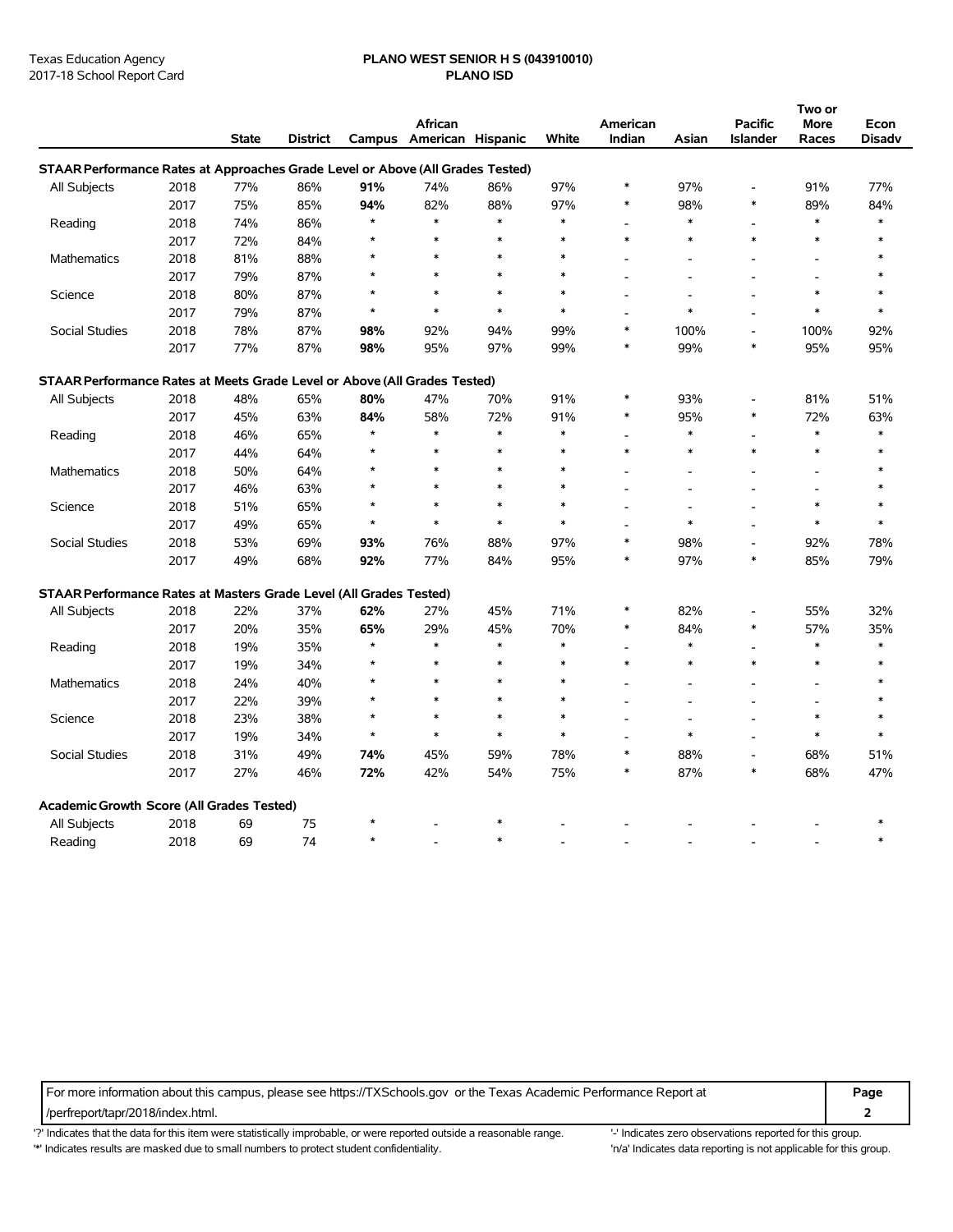# Texas Education Agency **PLANO WEST SENIOR H S (043910010)**

|                                                              | <b>State</b> | <b>District</b> |       | African<br>Campus American Hispanic |       | White | American<br>Indian           | Asian  | <b>Pacific</b><br><b>Islander</b> | Two or<br><b>More</b><br>Races | Econ<br><b>Disadv</b> |
|--------------------------------------------------------------|--------------|-----------------|-------|-------------------------------------|-------|-------|------------------------------|--------|-----------------------------------|--------------------------------|-----------------------|
| Annual Dropout Rate (Gr 9-12)                                |              |                 |       |                                     |       |       |                              |        |                                   |                                |                       |
| 2016-17                                                      | 1.9%         | 0.4%            | 0.5%  | 1.6%                                | 1.0%  | 0.3%  | $\ast$                       | 0.3%   | 0.0%                              | 0.0%                           | 1.2%                  |
| 2015-16                                                      | 2.0%         | 0.5%            | 0.7%  | 1.8%                                | 1.0%  | 0.5%  | 20.0%                        | 0.0%   | $\ast$                            | 2.1%                           | 1.8%                  |
| 4-Year Longitudinal Rate (Gr 9-12)                           |              |                 |       |                                     |       |       |                              |        |                                   |                                |                       |
| Class of 2017                                                |              |                 |       |                                     |       |       |                              |        |                                   |                                |                       |
| Graduated                                                    | 89.7%        | 96.5%           | 97.2% | 92.5%                               | 93.3% | 98.8% | $\ast$                       | 98.8%  | ∗                                 | 100.0%                         | 93.0%                 |
| Graduates, TxCHSE, & Cont 94.1%                              |              | 98.7%           | 98.8% | 97.5%                               | 97.2% | 99.3% | $\ast$                       | 99.7%  | $\ast$                            | 100.0%                         | 96.5%                 |
| Class of 2016<br>Graduated                                   |              |                 |       |                                     |       |       | $\ast$                       |        | $\ast$                            |                                |                       |
|                                                              | 89.1%        | 95.9%           | 97.1% | 92.5%                               | 95.5% | 97.9% | ∗                            | 98.8%  | ∗                                 | 95.3%                          | 94.2%                 |
| Graduates, TxCHSE, & Cont 93.8%                              |              | 98.5%           | 99.1% | 95.2%                               | 99.0% | 99.7% |                              | 100.0% |                                   | 97.7%                          | 97.1%                 |
| 5-Year Extended Longitudinal Rate (Gr 9-12)<br>Class of 2016 |              |                 |       |                                     |       |       |                              |        |                                   |                                |                       |
| Graduated                                                    | 91.6%        | 97.4%           | 98.0% | 94.5%                               | 96.5% | 98.5% | ∗                            | 99.4%  | ∗                                 | 97.7%                          | 95.6%                 |
| Graduates, TxCHSE, & Cont                                    | 93.4%        | 98.6%           | 99.3% | 96.6%                               | 99.0% | 99.8% | ∗                            | 99.7%  | *                                 | 97.7%                          | 97.6%                 |
| Class of 2015                                                |              |                 |       |                                     |       |       |                              |        |                                   |                                |                       |
| Graduated                                                    | 91.3%        | 97.4%           | 98.3% | 96.0%                               | 98.2% | 98.4% | $\ast$                       | 98.9%  | $\ast$                            | 98.0%                          | 96.5%                 |
| Graduates, TxCHSE, & Cont 93.3%                              |              | 98.7%           | 99.4% | 98.4%                               | 99.4% | 99.6% | $\ast$                       | 99.5%  | $\ast$                            | 98.0%                          | 99.0%                 |
| 6-Year Extended Longitudinal Rate (Gr 9-12)                  |              |                 |       |                                     |       |       |                              |        |                                   |                                |                       |
| Class of 2015                                                |              |                 |       |                                     |       |       |                              |        |                                   |                                |                       |
| Graduated                                                    | 91.8%        | 97.7%           | 98.6% | 96.0%                               | 98.2% | 98.5% | $\ast$                       | 99.5%  | $\ast$                            | 100.0%                         | 98.0%                 |
| Graduates, TxCHSE, & Cont 93.3%                              |              | 98.7%           | 99.5% | 98.4%                               | 99.4% | 99.6% | $\ast$                       | 99.5%  | $\ast$                            | 100.0%                         | 99.5%                 |
| Class of 2014                                                |              |                 |       |                                     |       |       |                              |        |                                   |                                |                       |
| Graduated                                                    | 90.9%        | 97.5%           | 97.2% | 96.7%                               | 96.7% | 97.0% | ∗                            | 98.0%  | $\overline{\phantom{0}}$          | 100.0%                         | 97.4%                 |
| Graduates, TxCHSE, & Cont 92.8%                              |              | 98.4%           | 98.8% | 97.6%                               | 99.3% | 98.5% | $\ast$                       | 99.5%  | $\overline{\phantom{a}}$          | 100.0%                         | 98.0%                 |
| 4-Year Federal Graduation Rate Without Exclusions (Gr 9-12)  |              |                 |       |                                     |       |       |                              |        |                                   |                                |                       |
| Class of 2017                                                | 89.7%        | 96.1%           | 97.0% | 92.0%                               | 93.3% | 98.5% | ∗                            | 98.8%  | ∗                                 | 100.0%                         | 91.6%                 |
| Class of 2016                                                | 89.1%        | 95.4%           | 96.4% | 91.3%                               | 94.0% | 97.7% | $\ast$                       | 97.9%  | $\ast$                            | 95.5%                          | 92.8%                 |
| RHSP/DAP Graduates (Longitudinal Rate)                       |              |                 |       |                                     |       |       |                              |        |                                   |                                |                       |
| Class of 2017                                                | 88.5%        | 84.0%           | 88.7% | 68.0%                               | 80.4% | 90.5% | $\overline{a}$               | 96.5%  | $\ast$                            | 95.2%                          | 72.8%                 |
| Class of 2016                                                | 87.4%        | 83.1%           | 89.7% | 72.3%                               | 81.2% | 92.9% | $\ast$                       | 95.3%  | $\ast$                            | 85.4%                          | 75.6%                 |
| RHSP/DAP/FHSP-E/FHSP-DLA Graduates (Longitudinal Rate)       |              |                 |       |                                     |       |       |                              |        |                                   |                                |                       |
| Class of 2017                                                | 85.9%        | 81.8%           | 85.7% | 59.1%                               | 76.6% | 88.6% |                              | 96.3%  | ∗                                 | 93.3%                          | 65.9%                 |
| Class of 2016                                                | 85.1%        | 82.1%           | 87.1% | 67.6%                               | 78.3% | 90.4% | ∗                            | 94.1%  | ∗                                 | 85.4%                          | 72.2%                 |
| College, Career, and Military Ready (Annual Graduates)       |              |                 |       |                                     |       |       |                              |        |                                   |                                |                       |
| 2016-17                                                      | 54.2%        | 70.7%           | 79.0% | 38.6%                               | 67.0% | 84.0% |                              | 93.9%  | $\ast$                            | 89.1%                          | 50.3%                 |
| <b>SAT/ACT Results (Annual Graduates)</b>                    |              |                 |       |                                     |       |       |                              |        |                                   |                                |                       |
| Tested                                                       |              |                 |       |                                     |       |       |                              |        |                                   |                                |                       |
| Class of 2017                                                | 73.5%        | 76.3%           | 83.4% | 59.7%                               | 64.4% | 88.9% |                              | 94.8%  | $\ast$                            | 84.8%                          | 58.7%                 |
| Class of 2016                                                | 71.6%        | 75.7%           | 84.6% | 70.2%                               | 65.5% | 87.2% | $\ast$                       | 97.6%  | $\ast$                            | 82.6%                          | 63.8%                 |
| Average SAT Score                                            |              |                 |       |                                     |       |       |                              |        |                                   |                                |                       |
| Class of 2017                                                | 1019         | 1216            | 1242  | 1036                                | 1119  | 1221  | $\qquad \qquad \blacksquare$ | 1364   | $\overline{a}$                    | 1260                           | 1078                  |
| Class of 2016                                                | 1375         | 1668            | 1708  | 1419                                | 1534  | 1697  | ∗                            | 1855   | ∗                                 | 1764                           | 1473                  |
| Average ACT Score                                            |              |                 |       |                                     |       |       |                              |        |                                   |                                |                       |
| Class of 2017                                                | 20.3         | 25.4            | 26.3  | 20.2                                | 23.4  | 25.9  | $\overline{a}$<br>∗          | 29.4   | $\overline{\phantom{a}}$<br>*     | 27.0                           | 20.7                  |
| Class of 2016                                                | 20.3         | 25.6            | 26.3  | 20.9                                | 23.5  | 26.4  |                              | 28.9   |                                   | 26.6                           | 22.3                  |

For more information about this campus, please see https://TXSchools.gov or the Texas Academic Performance Report at **Page** /perfreport/tapr/2018/index.html. **3**

'?' Indicates that the data for this item were statistically improbable, or were reported outside a reasonable range. "Indicates zero observations reported for this group.

'\*' Indicates results are masked due to small numbers to protect student confidentiality. 
"n/a' Indicates data reporting is not applicable for this group.